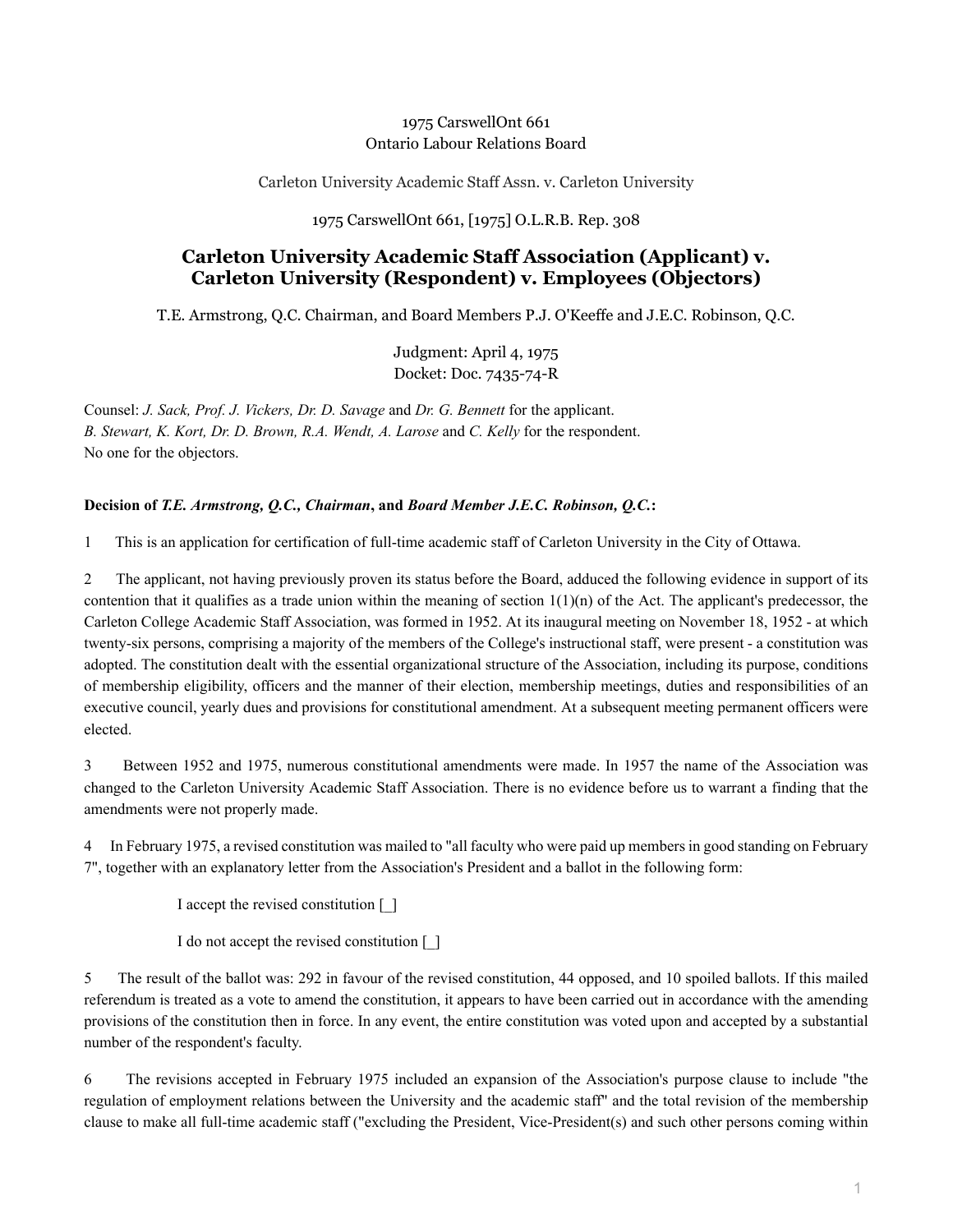the definition of section 1(3) of the Labour Relations Act") eligible for membership. The President of the Association testified that the purpose of the revisions in February 1975 was to "clarify the Association's status and to make explicit things that had always assumed to be the fact".

7 In our view, the applicant has the essential ingredients of an "organization", including a duly adopted constitution and elected officers. It admits to membership persons who are employees covered by the Labour Relations Act. Its objects include the regulation of relations between the University and the members of the Association. It has, with minor structural alterations, existed for over twenty-two years, and has, from time to time, engaged in negotiations over salaries, pensions, tenure and other matters relating to the employment relationship. The respondent, while recognizing that it is for the Board to satisfy itself that the applicant has status, stated that it "did not oppose the Board finding the applicant to be a trade union". On the basis of the evidence and the representations of the parties, we find that the applicant is a trade union within the meaning of section 1(1) (n) of the Act.

8 Following lengthy negotiations, the parties advised the Board that, except for the classification "Department Chairman", they had reached agreement on the description of the bargaining unit, subject to the Board's concurrence. The unit agreed to, which the Board is prepared to adopt, is as follows:

All full time academic staff and professional librarians employed by the Respondent in the City of Ottawa in the Regional Municipality of Ottawa-Carleton save & except President, members of the Board of Governors elected by the Senate, Assistant to the President, Vice President Academic, Assistant to the Vice President Academic, Deans, Assistant Deans, Directors of Schools, University Librarian, Assistant to the University Librarian & Sections Heads for Bibliographic Processing, Central Library Services & Systems.

*Note 1*: The unit does not include persons engaged in non-academic administrative positions such as faculty registers, the University registrar, his associate registrars, development officers, information officers  $\&$  secretary to the Board of Governors, & persons currently employed in departments such as physical plant, finance, administrative services, student services, computer centre, planning, analysis & statistics, continuing education.

*Note 2*: The unit includes teaching associates but does not include sessional lecturers (part time), technical aides, research officers, laboratory directors or supervisors, program consultant, graduate teaching assistants and persons engaged primarily in research at the University under a grant appointment nor does it include demonstrators, technical officers or field instructors other than those primarily engaged in teaching.

It was further agreed that the Board should determine the question of the inclusion or exclusion of the Department Chairman with the least possible delay, either by means of a further hearing by the Board itself, or by the appointment of a Labour Relations Officer, with the parties to advise the Registrar as soon as possible as to the procedure which they prefer.

10 On the basis of the revised unit description, it is clear that the applicant has filed evidence of membership on behalf of more than 65 per cent of the persons included in any unit which the Board may find to be appropriate, regardless of what disposition is ultimately made on the status of Department Chairman. The respondent contended, however, that in the peculiar circumstances of this case, the Board should order a representation vote, as it is empowered to do under section  $7(2)$  of the Act, notwithstanding the fact that the applicant, on the membership count, is in a certifiable position. Counsel did not contend that the membership evidence was invalid in any respect; rather, he argued that there were special circumstances present in the instant case which justified a departure from the Board's virtually invariable practice of granting outright certification where it is satisfied that more than 65 per cent of the employees in the bargaining unit were members of the applicant on the terminal date.

11 Counsel's argument may be summarized as follows:

(a) The composition of the applicant's executive council, as approved by the referendum vote in February 1975, was subsequently altered by a by-law enacted by the executive council. This purported change, it was argued, is of dubious constitutional validity and may well have created uncertainties in the minds of the members on an important structural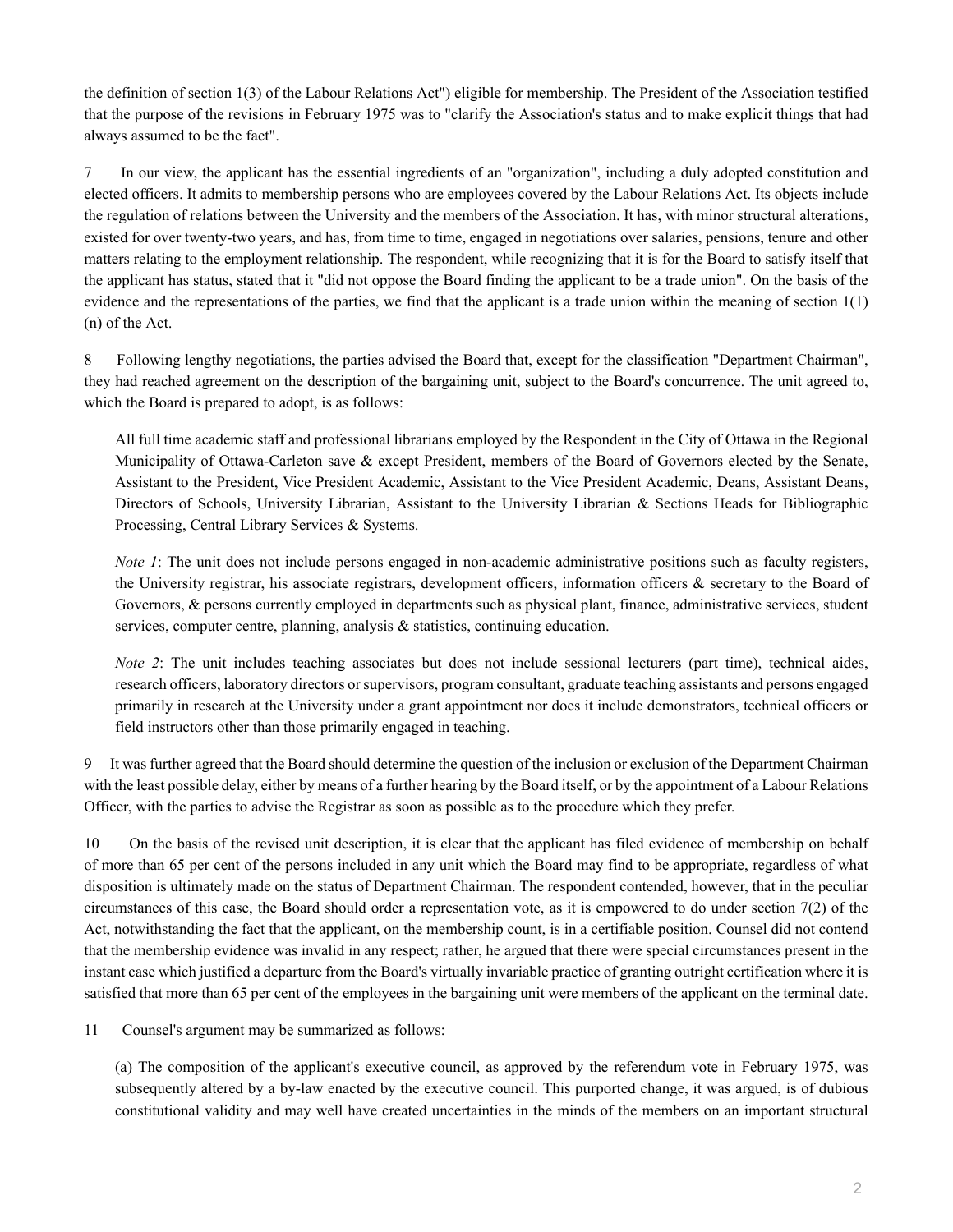component of the organization. Any such uncertainties, according to the respondent, could best be resolved by a representation vote.

(b) Having regard to the unique collegial nature of a university faculty and the well-established commitment to democratic decision-making within the faculty community, questions of trade union representation ought to be decided by a freelyconducted vote.

(c) In a letter dated February 7, 1975, to all members, the applicant had represented that a final determination of its entitlement to be certified by the Board would be made by means of a representation vote conducted by the Ontario Labour Relations Board. In the light of this commitment to members, the Board ought to exercise its discretion under section 7(2) and direct such vote.

12 We have no hesitation in rejecting the first two arguments. Any confusion or uncertainty as to the structure of the applicant is a matter which could not be cured by any representation vote which the Board might order. It is to be noted that the respondent specifically conceded that this structural question was not being raised as a matter affecting the applicant's status as a trade union under the Act. In finding that the applicant is a trade union, we have considered this matter and have concluded, independently of any admission by the respondent, that the applicant's status is unaffected by any uncertainty - if indeed there be any - concerning the composition of its executive council.

13 As to the second argument, we have no evidence before us to support a finding that the style of government in an academic community is sufficiently unique to justify a departure from our normal practice of granting outright certification where the applicant has met the membership requirements of section 7(2) of the Act.

14 In support of its third argument, the respondent relies, in part, on the text of a letter to the Registrar dated March 20, 1975, from a person purporting to be a member of the respondent's faculty. Although served with notice of the hearing and advised of the consequences of his failure to appear at the hearing and support the representations contained in his letter, the writer did not, in fact, appear. We cannot, therefore, treat the contents of that letter as evidence before us nor can we give it any weight in reaching our decision.

However, the respondent also relies on the following passage from the applicant's letter of February 7 which, it will be recalled, accompanied the ballot on the proposed revisions of the applicant's constitution and which, incidentally, predated all of the evidence of membership filed in support of the application:

It should be noted that this Constitutional Referendum does NOT constitute a certification vote. According to our lawyer, these changes are necessary BEFORE CUASA can file an application requesting certification. The Labour Relations Board would administer the actual certification vote WITHOUT THE INVOLVEMENT of the officers of CUASA.

This passage, counsel contended, would naturally lead a recipient to believe that the applicant would not be certified unless and until the Board conducted a representation vote amongst the persons in the unit found to be appropriate for collective bargaining.

15 Counsel for the applicant, on the other hand, argued that the passage quoted above did not amount to a representation that a vote would necessarily be held by the Board. Rather, he argued, read in context, it merely distinguished the applicant's internal referendum on the constitutional revisions from any vote which the Board might conduct on an application for certification. He contended that, in any event, it could not reasonably be construed to detract from the clear wording of the membership documents in which members authorized the applicant to bargain collectively on their behalf and to apply for certification as bargaining agent to the Ontario Labour Relations Board.

16 Both interpretations suggested are plausible, although it seems to us that a recipient of the letter would be more likely to read it in the sense suggested by the respondent. However, it is, at the very least, equivocal. We therefore cannot reject the possibility that some may well have assumed that a representation vote would ultimately be held.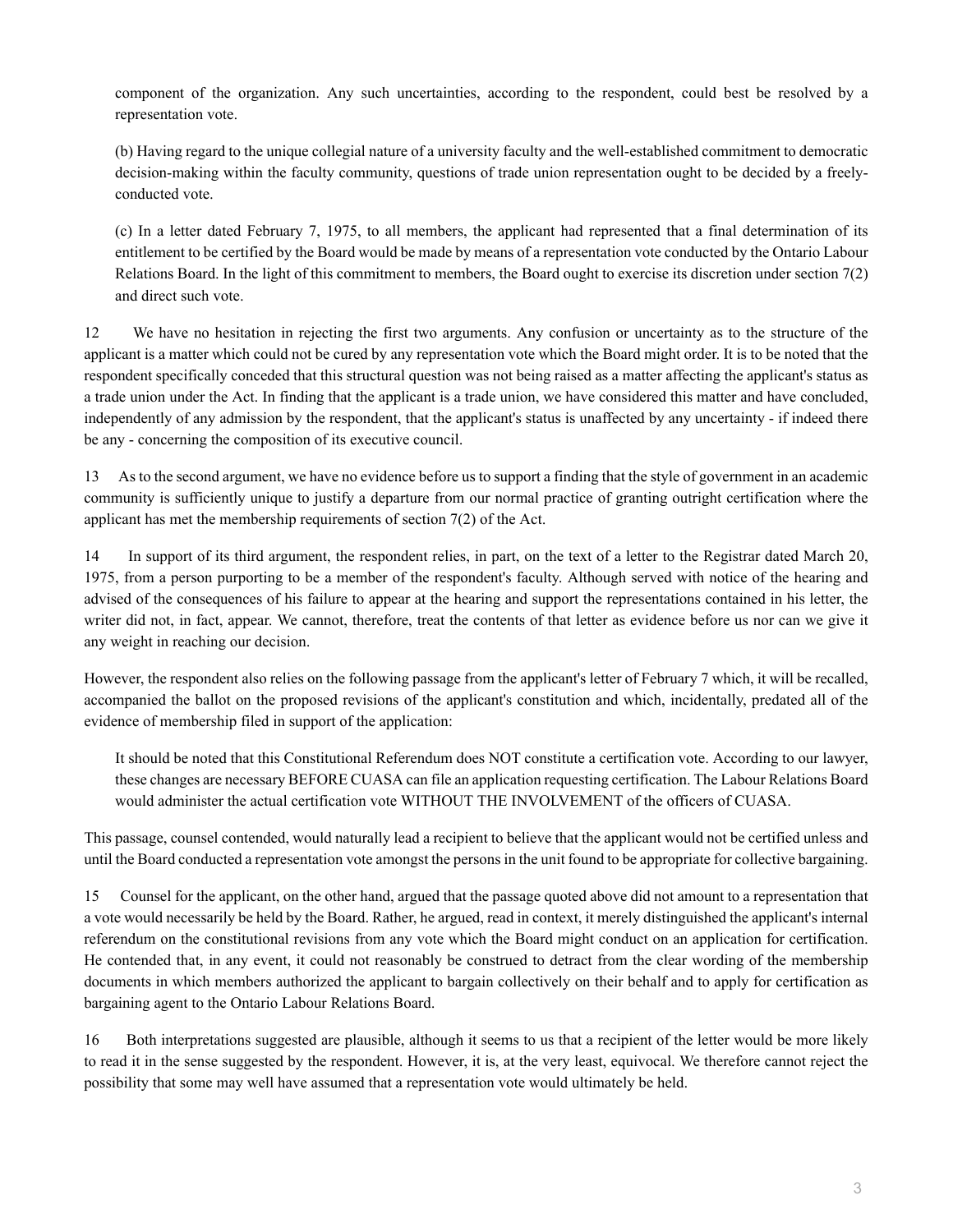17 In some cases the Board has held that a conditional application for membership - for example, where the union undertakes to repay the money accompanying an application for membership if it does not obtain certification - is not acceptable evidence of membership under the Act: see for example *[De Laval Company Limited](http://nextcanada.westlaw.com/Link/Document/FullText?findType=Y&serNum=1952042571&pubNum=0005628&originatingDoc=I10b717d1c68263f0e0440003ba0d6c6d&refType=IC&originationContext=document&vr=3.0&rs=cblt1.0&transitionType=DocumentItem&contextData=(sc.Search))*, 52 CLLC ¶17,031; *Wheatley Manufacturing Limited*, OLRB Monthly Reports, Dec. 1964, 457. Here, however, the applications for membership are, in terms, unqualified; the applicant union is authorized to bargain on behalf of the individual applicant for membership and is further authorized to apply for certification. There is no basis, therefore, for inferring that if the applicant union is unsuccessful in its certification attempt, the individual will withdraw his request for membership. In this sense, the commitment to membership is unqualified. There is, however, a possibility that in authorizing the applicant to apply for certification, applicants for membership believed that there would be a representation vote amongst all faculty members.

18 It is clear that we have before us sufficient documentary membership evidence to enable us to exercise our discretion and issue outright certification. The difficult and unique question before us is whether the Board ought to exercise its discretion and permit the applicant's entitlement to certification to be determined in accordance with what the individual members may have believed to be the invariable practice in matters of this sort, i.e., by a representation vote. After anxious consideration, and having carefully considered the arguments of counsel, we have concluded that it would serve no one's interest for outright certification to be granted where the affected employees may have been under the misapprehension that the faculty as a body was to be guaranteed the opportunity to vote upon the question of representation. This is especially so where, as here, this possible misapprehension has been induced, however innocently, by the applicant itself. We may add that we find nothing inconsistent about an individual applicant for membership giving his unqualified support to the applicant union and authorizing the union unreservedly to act as *his* bargaining agent and at the same time supporting a secret ballot vote to determine the *collective* views of the entire faculty on the question of representation. It is at the very least possible, in view of the contents of the letter of February 7th, that this general expectation prevailed when the membership evidence was obtained. The Board is certainly not bound to ensure that this expectation is fulfilled; however, we are of the view that the fairest and most equitable resolution of this difficult problem, and the one which is most likely to dispel any lingering dissatisfaction, is to direct a representation vote.

19 For the above reasons, we are of the view that the interests of all affected persons and the purposes of the legislation are best served by the Board exercising its discretion under section 7(2) and directing an immediate representation vote. It need hardly be emphasized that the Board's decision is based upon the unique facts of this particular case and should not be construed as a departure from the Board's long-established practice of certifying automatically on the production of documentary evidence on behalf of more than 65 per cent of the members for the appropriate unit.

20 Accordingly, we direct that a representation vote be held on a date or dates prior to April 17, 1975, to be agreed on between the parties. If, within three days of the date hereof, the parties have failed to advise the Registrar of the date or dates agreed upon, the Registrar is directed to fix a date or dates within that period. We impose these terms to ensure that all eligible voters will be given the opportunity of exercising their franchise prior to the completion of the academic term.

21 The parties are directed to meet forthwith and establish the list of eligible voters. The voting constituency is the unit agreed upon by the parties as set out in paragraph 8 above including Department Chairmen. Should any of the Department Chairmen or any other disputed persons present themselves at the poll, they shall be permitted to vote and their ballots segregated and not counted until a final determination has been made as to their eligibility. The ballots of all voters on the eligible voters' list will be tabulated immediately upon the closing of the polls and the result of the poll will be recorded and announced in the usual manner.

22 Mr. N.J. Harper, Labour Relations Officer, is hereby appointed to confer with the parties forthwith as to the voting arrangements. In all other respects, the matter is referred to the Registrar.

### **Decision of** *Board Member P.J. O'Keeffe***:**

I concur with the findings of the majority in this matter except with respect to the weight they apply to a passage from the applicant's letter of February 7, 1975, and their subsequent decision to order a vote under section 7(2) of The Ontario Labour Relations Act.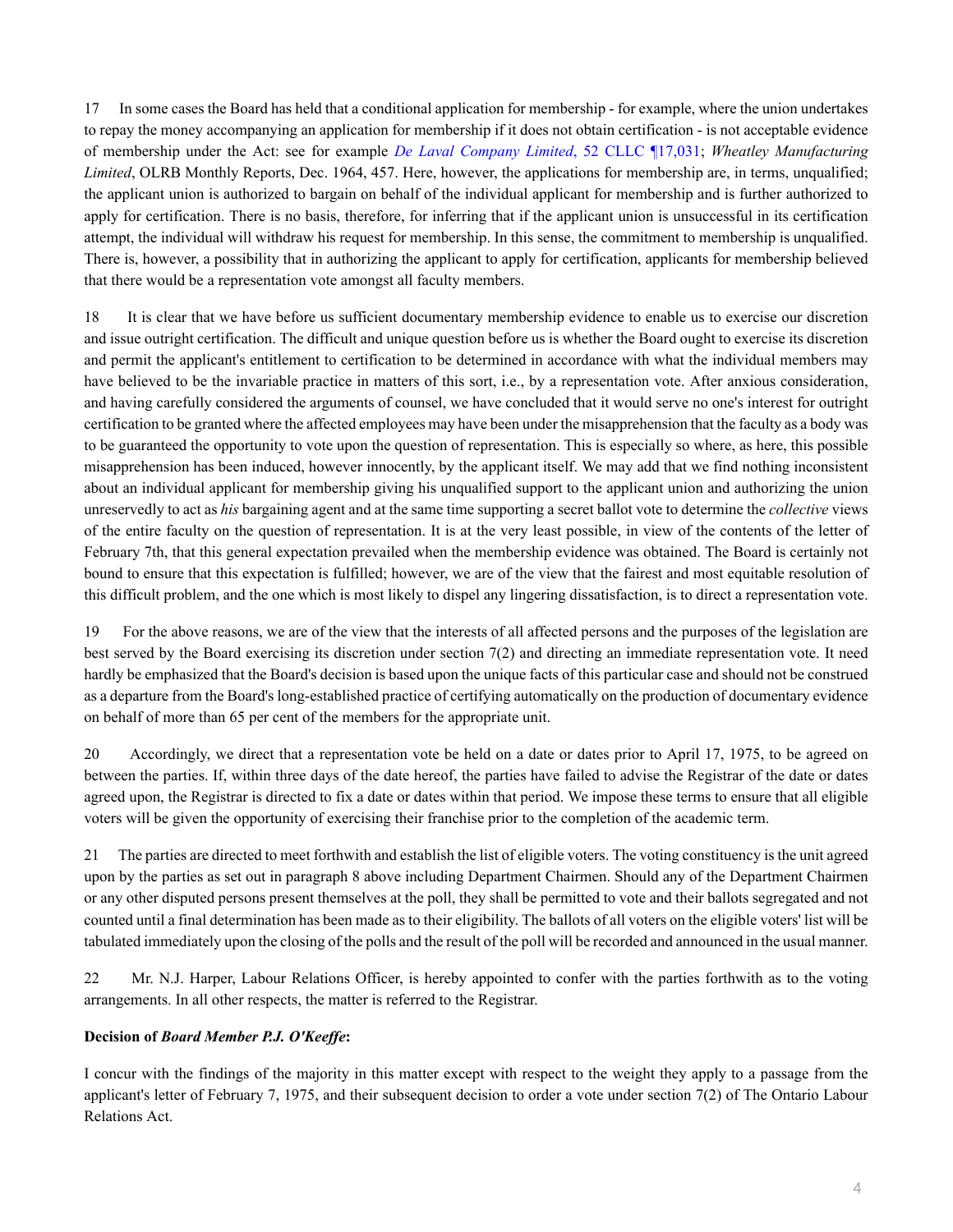The applicant has submitted clear evidence of employee support evidencing the fact that 447 out of a possible 556 employee bargaining unit have joined the applicant and that this group representing 80.3% of the bargaining unit desire to have the applicant as their bargaining agent.

The form of membership is as follows:

### **CARLETON UNIVERSITY ACADEMIC STAFF ASSOCIATION APPLICATION FOR MEMBERSHIP**

| Name     | Department    |
|----------|---------------|
| Address: | Telephone No. |
|          |               |

I hereby apply for and accept membership in the above union and agree to abide by its constitution and by-laws. I hereby authorize the above union to bargain collectively with Carleton University on my behalf with respect to terms and conditions of employment. I hereby authorize the above union to apply for certification as bargaining agent to the Ontario Labour Relations Board.

| Amount \$ | Paid by |
|-----------|---------|

Signature of applicant

Received by

Signature of collector

Counsel for the respondent University while being well aware that based on the applicant's membership position that the applicant is in an automatic certification position urges this board to refrain from certifying the applicant outright without a representation vote. In support of his request for a representation vote in this matter he argues in part based on a letter to the Board dated March 20, 1975 from a person purporting to be a member of the respondent's faculty. The writer of that letter, although served with notice of the Board's hearing, did not, in fact, appear at the hearing to support his allegations of improper conduct by the applicant. Further, counsel for the respondent University directed the Board's attention to the following letter, dated February 7, 1975, submitted by him as evidence going to the question of the status of the applicant union. The letter is as follows:

Dear Colleague:

As you are aware, the general meeting of CUASA held January 31st directed the Steering Committee to proceed with the constitutional revisions deemed necessary by our legal advisor to permit an application seeking the certification of CUSAS as the official bargaining agent for members of the Carleton academic staff under the protection of Ontario Labour Relations Law.

Since changes to the Constitution must be proposed by the Council, the proposed changes have the unaminous approval of the CUASA Council which is recommending that you vote in favour of the revised Constitution.

It should be noted that this Constitutional Referendum does NOT constitute a certification vote. According to our lawyer, these changes are necessary BEFORE CUASA can file an application requesting certification. The Labour Relations Board would administer the actual certification vote WITHOUT THE INVOLVEMENT of the officers of CUASA. Under our existing constitution, constitutional changes of any sort require a positive vote of two-thirds of those voting provided that those in favour of the changes constitute at least one-third of the membership. This letter, a copy of the constitution as